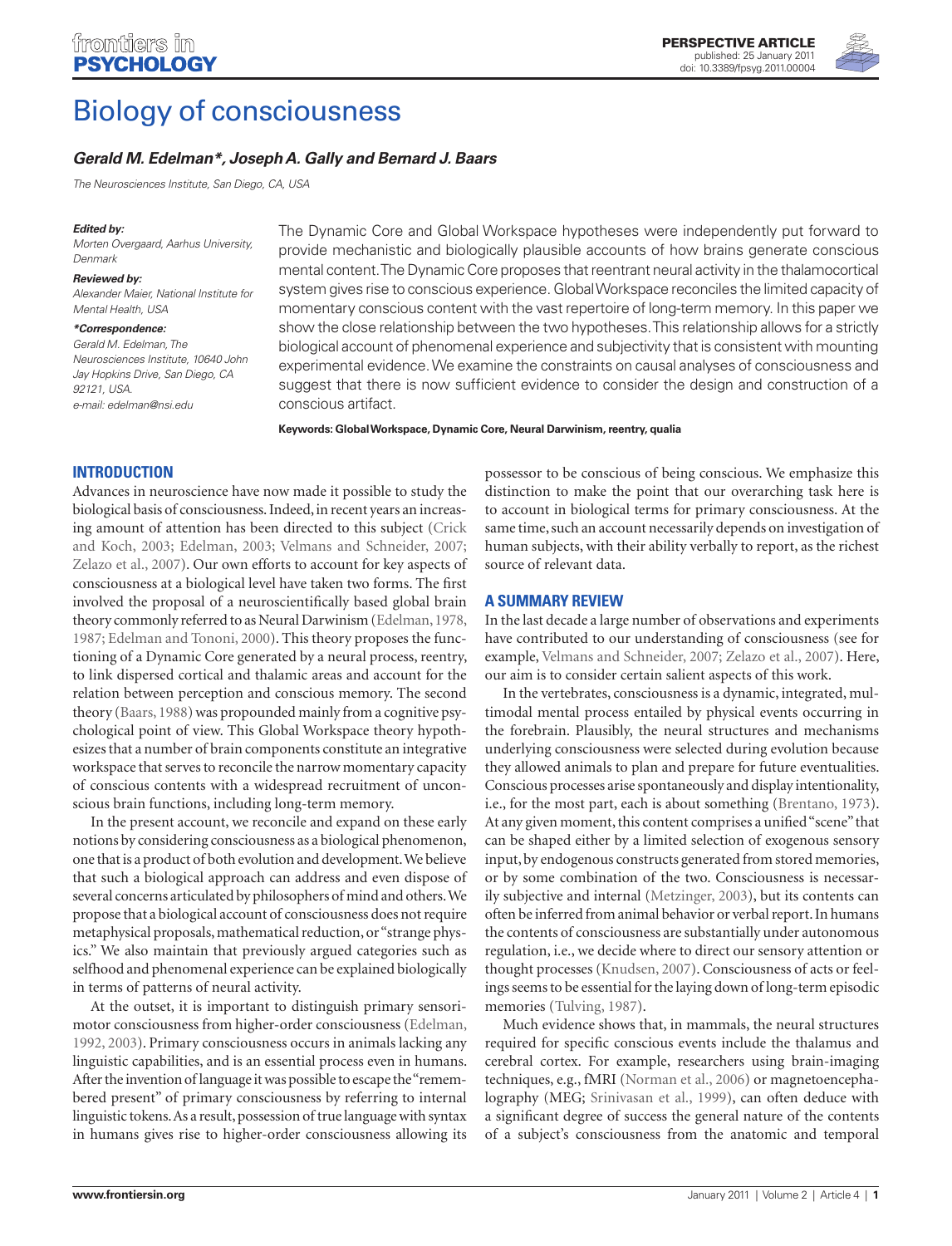distribution of neural activity generated in the subjects' cortex. This is the case regardless of whether these contents are evoked endogenously or by sensory input (Kanwisher, 2010). Moreover, lesions in the thalamus or cortex, or disruptions of their normal functioning through various techniques, can disrupt the contents of consciousness (Bogen, 1995, 1997).

Nevertheless, not all patterns of neural activity in the thalamus or cortex relate to, or are necessary for consciousness. Inactivation or removal of large portions of these structures does not necessarily render an animal unconscious. Consciousness can also persist following the loss of large brain components, such as the hippocampus (Milner et al., 1968), the cerebellum (Verschuuren et al., 1996), the frontal cortex (Stookey et al., 1941), or even an entire cerebral hemisphere (Austin and Grant, 1956). By contrast, the thalamic intralaminar nuclei, which project axons widely to all cortical areas, are notable in that their destruction can result in a permanent loss of consciousness (Bogen, 1997).

The corticothalamic system of any living animal displays spontaneous patterns of neural activity whether that animal is conscious or not. From temporal correlations among fluctuations in such activity in various regions of the brain, one can infer the presence of networks mediating functional connectivity among these regions (Fox and Raichle, 2007). Anatomic networks of long-range axonal bundles allow this connectivity by providing critical bi-directional reentrant links among cortical areas and thalamic nuclei (Honey et al., 2009).

Microelectrode, EEG, and MEG measurements all support the hypothesis that when separate cortical areas contribute to the contents of consciousness, they exhibit enhanced synchrony in the gamma frequency band (Engel and Singer, 2001) that may be phaselocked to a slower theta rhythm (Buzsaki, 2006; Canolty et al., 2006). Areas and patches of such synchronous activity can be distributed widely across and within the cerebral hemispheres. These and other findings suggest that the physical bases of conscious states consist of spatially dispersed, but reentrantly interconnected, neuronal groups in a widely distributed set of brain areas (Baars, 1988; Edelman, 2003) constituting a "Global Workspace." Evidence also suggests that each separate area functions to process a distinctive feature of the overall conscious scene, and that synchrony serves to "bind" these features together into an apparently seamless whole (Engel and Singer, 2001).

### **The role of brain theory**

The biological account presented above raises the problem of describing how the features of consciousness can be related to brain structure and dynamics in a manner that is consistent with evolution. A theory of human consciousness, therefore, must rest on a more global theory of how vertebrate brains are organized to yield function.

To contribute to our understanding of consciousness, such a global brain theory must be in accord with the extraordinary variety of the contents of consciousness. These contents are constructed from both internal memories and external stimuli, and necessarily reflect the complexity, ambiguity, and unpredictability of signals received from encounters with the world. Sampling and integrating that complexity requires brain mechanisms that can deal with endless and unforeseen novelty. Given the implausibility of evolving an instructive mechanism to govern this complex and variable process, it is necessary to invoke a selectional theory. Neural Darwinism, or the theory of neuronal group selection, is just such a theory (Edelman, 1987, 1993). It maintains that the brain gives rise to repertoires of variant neuronal groups of vast complexity and diversity. Selection from these repertoires of neuronal groups occurs to match the novelty and diversity of experience in an integrative and adaptive fashion.

Neural Darwinism has three tenets:

- (1) Developmental selection During the development of the brain, neurons that fire together wire together. While there are a number of genetic constraints on the formation of brain circuits, a number of epigenetic processes leads to extensive individual variance. These circuits constitute a primary repertoire for further selection.
- (2) Experiential selection During development and after the formation of variant neuroanatomy, changes in synaptic strength result in the further selection of variant neuronal groups that is characteristic of individual experience, constituting a secondary repertoire. The distribution and magnitude of these changes are constrained by inborn value systems, a diverse set of neural circuits producing various neuromodulators selected over evolutionary time.
- (3) Reentry Long-range, reciprocal, and massively parallel connections from one brain area to another provide the dynamic spatiotemporal coordination in circuits of groups that is necessary for integrated and adaptive conscious behavior.

## **Extension of Neural Darwinism to consciousness**

As we have seen, the anatomy of the thalamocortical system provides an essential element in the neural mechanism underlying consciousness. A characteristic feature of the cerebral cortex is the presence of corticocortical connections linking various neurons in spatially dispersed regions of the cortex to one another in a reciprocal fashion (Fuster, 2008). Similarly, the thalamus projects a large number of axons to all areas of the cortex, and the cortex projects an even larger number to the thalamus (Jones, 2007). Together the corticocortical, corticothalamic, and thalamocortical connections provide a necessary structural basis for dynamic reentry, the ongoing reciprocal signaling within the cortex and between the cortex and the thalamus, constituting a Dynamic Core (Edelman and Tononi, 2000). Reentrant coupling can result in the formation of synchronous time-locked patterns of activity essential to connecting and integrating the distinctive functions of different brain areas. Reentrant activity allows a brain area having responses originally evoked by sensory input to give similar responses in the absence of that input. By this means the brain "speaks to itself," a necessary basis for memory and thought.

We have proposed earlier (Edelman, 1989) that reentry between posterior, modality-specific cortical areas and more anterior areas related to memory and executive functions provides a mechanism for conscious processes. The observation that this Dynamic Core (Edelman and Tononi, 2000) necessarily involves integration of activity in widespread distributed cortical areas accords with the concept of a Global Workspace. Experimental evidence for a role for a Dynamic Core of cortical reentrant activity in conscious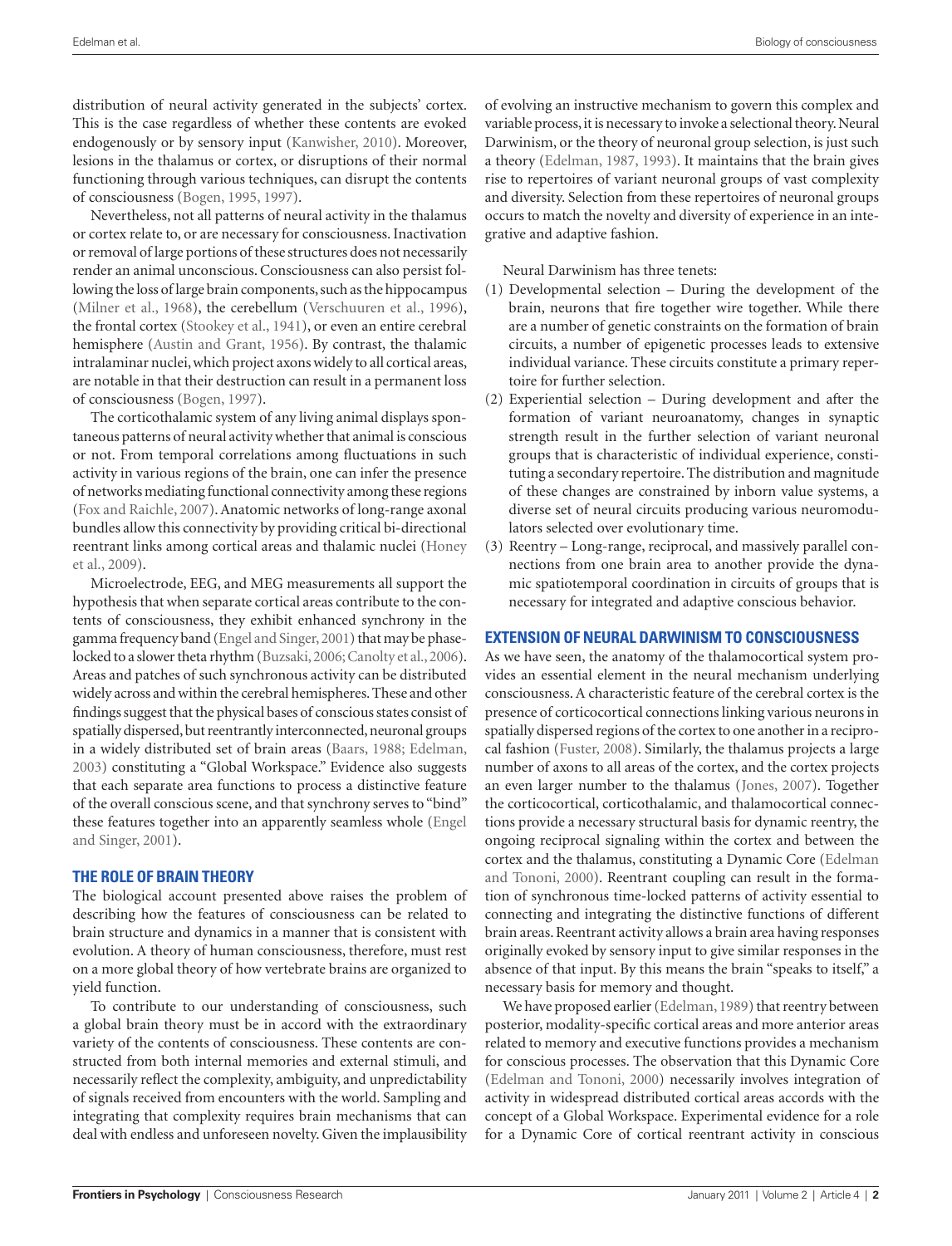perception has been provided by studies of electromagnetic signals generated in the brains of subjects viewing two different, fluctuating stimuli, one in each eye (Srinivasan et al., 1999). At any time, the subject exhibits binocular rivalry, i.e., is conscious of only one percept; this alternates to the other percept every few seconds. As illustrated in **Figure 1**, conscious perception of a stimulus is correlated with enhanced coherence among signals from multiple distant cortical areas constituting a Global Workspace. Presumably this synchrony is generated and maintained by the reentrant neural activity that contributes to the Dynamic Core.

Hierarchical recursive mapping by means of reentrant interactions in the Dynamic Core provides a mechanism for the integration of diverse neural signals from widespread cortical areas that give rise to such integrated patterns of neural activity. At any given moment, a process of integration of collective neuronal activity generates an interwoven pattern of responses unique to a particular animal at that particular moment of time (Edelman and Tononi, 2000).

Dynamic changes in the core lead to a linked sequence of discriminations. It has been proposed that the sequences of integrated activity in this discriminatory web give rise to the unitary conscious scenes that constitute phenomenal experience (Edelman, 1992). These temporal properties underlie what William James called the "stream of consciousness" (James, 1890). It has been suggested that a measure of the integration of information accounts for the presence of conscious experience (Tononi, 2005). However, no measure of integration alone can provide an exclusive account of the actual mechanisms that entail phenomenal conscious experience (Seth et al., 2006). Indeed, a number of other properties remain to be accounted for, requiring causal analysis of biological mechanisms. These include not only the temporal properties just mentioned, but also the intentionality or reference of conscious states (Brentano, 1973), as well as their modulation by attention (Knudsen, 2007).

### **The Global Workspace and consciousness**

As a result of the growth and integration of cognitive and neuroscientific evidence, it is now evident that Global Workspace theory (Baars, 1988, 2002) is complementary to the Dynamic Core hypothesis. Global Workspace theory reconciles the limited capacity of momentary conscious content with the vast repertoire of long-term memory. A global broadcast of focal conscious contents can be viewed as a momentary "snapshot" of Dynamic Core activity.

The psychological evidence for limited capacity of conscious contents was already very strong in the late 1980s (e.g., Baars, 1988). However, the neurobiological evidence made it equally clear that there are brain-wide phenomena that are also associated with consciousness, such as circadian state changes and event-related potentials. Limitations of the momentary capacity of conscious contents present a puzzle, because intuitively it would seem that multiple conscious contents would allow animals to survive situations in which multiple food sources, or multiple predators, could be tracked simultaneously. Binocular



**Figure 1 | Results of a study of human whole-head magnetoencephalographic (MEG) signals evoked by visual stimuli that were binocularly rivalrous and frequency-tagged (Srinivasan et al., 1999).** The topographic map indicates the magnitude of the MEG signal power at the frequency of the perceptually conscious dominant stimulus minus that at the same frequency when the same stimulus was non-dominant and nonconscious. Conscious perception of a stimulus was associated with a significant

increase in the calculated coherence between distant MEG channels at the frequency of the perceived stimulus. Pairs of MEG channels whose coherence changed with change in percept are connected in the figure by cyan straight lines. These data point to a role for increased synchrony among distinct and distant neuronal groups in the Global Workspace during conscious perception. Presumably, these widespread groups constituting the Workspace contribute to the Dynamic Core.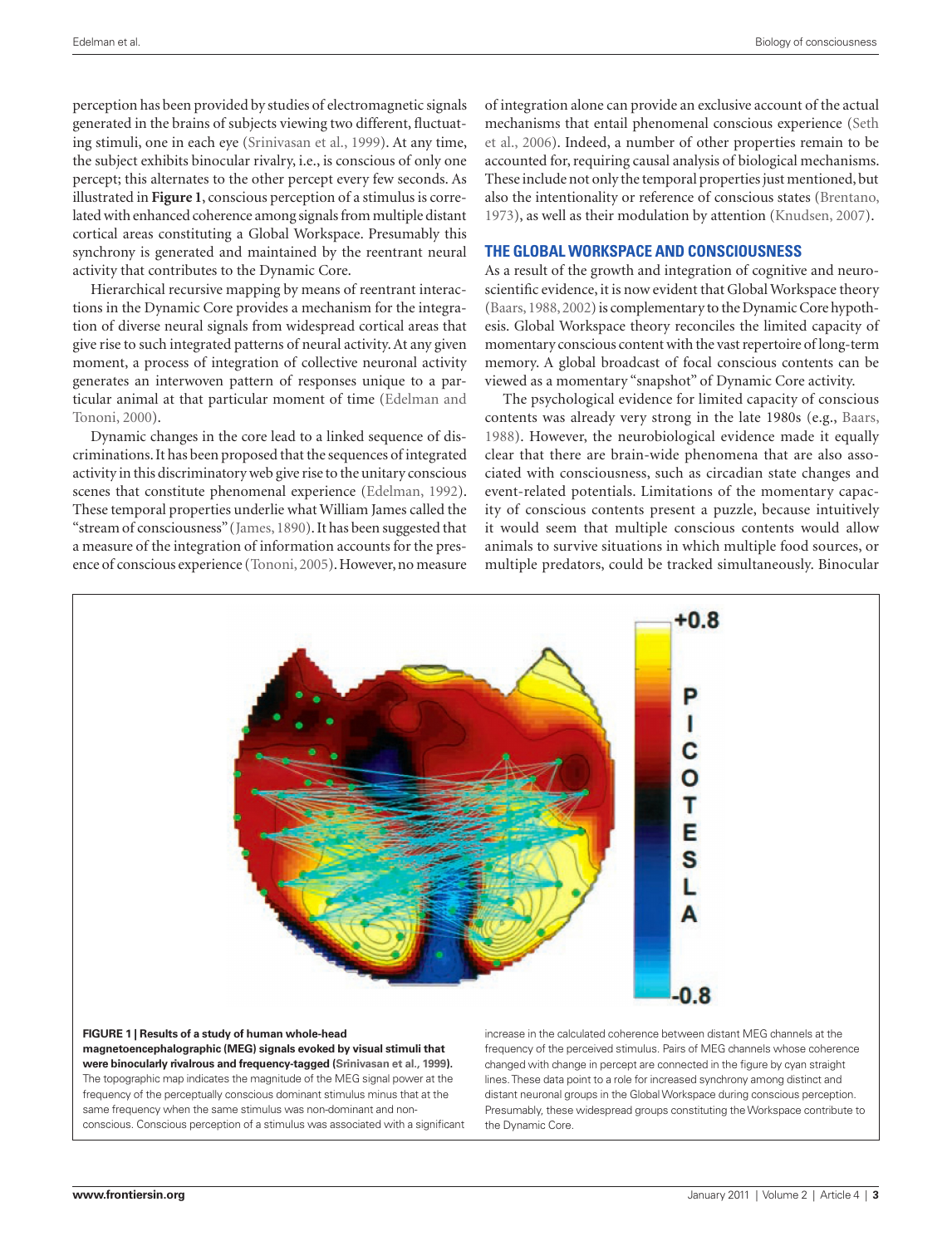rivalry and binaural selective attention are two famous examples of the inability to integrate incompatible percepts at the same moment. The Global Workspace theory suggests that the limitation on conscious integration has compensatory advantages. For a thirsty giraffe a 300-ms visual percept of a drinking hole may "broadcast" simultaneously to many brain areas, in order to update episodic memory, spatial maps, value systems, prefrontal planning, and motor preparation. In the Dynamic Core at any instant, a single conscious percept may activate numerous brain functions. In a more complex planning task, prefrontal activity involving envisioned goals may similarly prime the Dynamic Core in preparation for a suitable action.

The concept of a Dynamic Core provides a mechanism for Global Workspace events by reentrantly projecting neural signals throughout the cortex. The distributed neural activity that underlies conscious contents simultaneously projects one-way neural signals throughout the cortex. Such directed propagation of activity among widely dispersed large populations of cortical neurons is reflected in event-related potentials. Long-distance propagation of functional brain signals has been known for many years in the context of such potentials (Steriade, 2006). These observations suggest that the concept of a Global Workspace is compatible with the notion that a brief pattern of activity in the Dynamic Core with a specific content, e.g., a particular mental image, momentarily activates numerous cortical areas.

An example is provided by the ventral visual stream, which is widely thought to underlie the content of visual consciousness (Zeki, 1993). The evidence is strong that activity correlated with this stream is widely distributed throughout neocortical and medial temporal lobe pathways. There is direct evidence for such widespread propagation of neural events underlying visual consciousness (Dehaene and Naccache, 2001; Doesburg et al., 2009). Particularly strong support for Baars' proposal comes from the studies of Gaillard et al. (2009). Moreover, some prefrontal regions have been shown to contain visuotopical maps (McGaugh, 2000). These findings are consistent with the involvement of frontoparietal regions in giving rise to the contents of visual consciousness.

There is evidence to suggest the possibility that propagation of signals within the Dynamic Core may occur in integration intervals at a rate of approximately 10 Hz, and that, periodically, the core may switch dynamically from driving one population of neuronal groups in the core to driving another (Canolty et al., 2006). Neural activity required to construct conscious scenes also appears to occur over similar time intervals. Consistent with this time-scale, sensory events in the neocortex underlying conscious percepts are associated with EEG signals in the theta band. Since sensory and motor systems preserve spatiotopical mapping in many brain areas, many oscillatory signals may implicitly encode spatial information as well (Canolty et al., 2006).

#### **The Behavioral Trinity: brain, body, and world**

Two fundamental issues arise in considering the particular brain mechanisms that give rise to consciousness. The first, touched on briefly above, concerns how these biological mechanisms can be related in detail to phenomenal experience (Nagel, 1974; Searle, 1992). The second, and related, issue concerns the basis for the so-called subjective self. To consider these matters from a biological perspective, one must take up the relationships among the brain, the body, and the world (Clark, 1996). For each individual animal, the brain is embodied and the body and the brain are both embedded in the environment. This behavioral trinity cannot be neglected, particularly when considering the evolution and development of the neural structures underlying the conscious process. According to Neural Darwinism (Edelman, 1992, 2003), these forebrain structures were selected for during evolution because they allowed for the planning of adaptive behavior in a complex, changing environment. In responding to any given econiche, the number of possible ways a brain might partition the environment is truly enormous. Furthermore, the complex environment is not a coded piece of tape; it contains dynamic and ambiguous events. As the brain and body respond to diverse sensory inputs and various memory systems, they must remain coordinated with one another.

Dynamic Core activity, with its hierarchical and recursive properties, generates conceptual content by integrating both perceptually driven and motor signals with stored memories. The fundamental tie to world signals in turn provides a basis for intentionality (Brentano, 1973). This proposed mechanism also allows for modulation of core activity by attentional signals arising in subcortical structures projecting to the core, e.g., the cerebellum and the basal ganglia (Hikosaka et al., 1998).

Selection in the core occurs under the further constraint of neuromodulatory value systems located in the basal brain and brain stem. These diffuse ascending systems play a particularly important role in emotional responses, a key aspect of conscious phenomenal experience (Damasio and Dolan, 1999).

## **Qualia, subjectivity, and the so-called hard problem**

How can we account for qualia, subjectivity, and the self? According to the selectional theory based on the behavioral trinity, the experience of qualia occurs in each individual as a set of discriminations: "heat" is not "green," "green" is not "touch," etc. In this view, the complex unified scene at any given moment is a composite of multiple different discriminations integrated within the Dynamic Core.

It has been proposed that no matter how adequately a biological account appears to explain perceptual categorization, memory, and various mechanistic aspects of how the brain works, we remain confounded by the so-called "hard problem": an inability to explain in scientific terms the phenomenal "feel" of conscious experience (Chalmers, 1996). Indeed, many people consider this to be an essential and mysterious problem, one that cannot be solved. Unlike the subjects of other scientific accounts, phenomenal experience entails a first-person point of view, and the suggestion is that it cannot be explained by scientific means. Qualia, the felt contents of consciousness, are therefore concluded to be possibly beyond scientific explanation (Chalmers, 1996). Here, we will attempt to refute this position.

Although the brain and body interact with the external environment, most neural and bodily responses necessarily develop within a single individual's phenotype. Thus, as in the "hard problem" account, qualia are by necessity private. According to Neural Darwinism, qualia reflect higher-order discriminations entailed by the workings of the Dynamic Core (Edelman, 2003).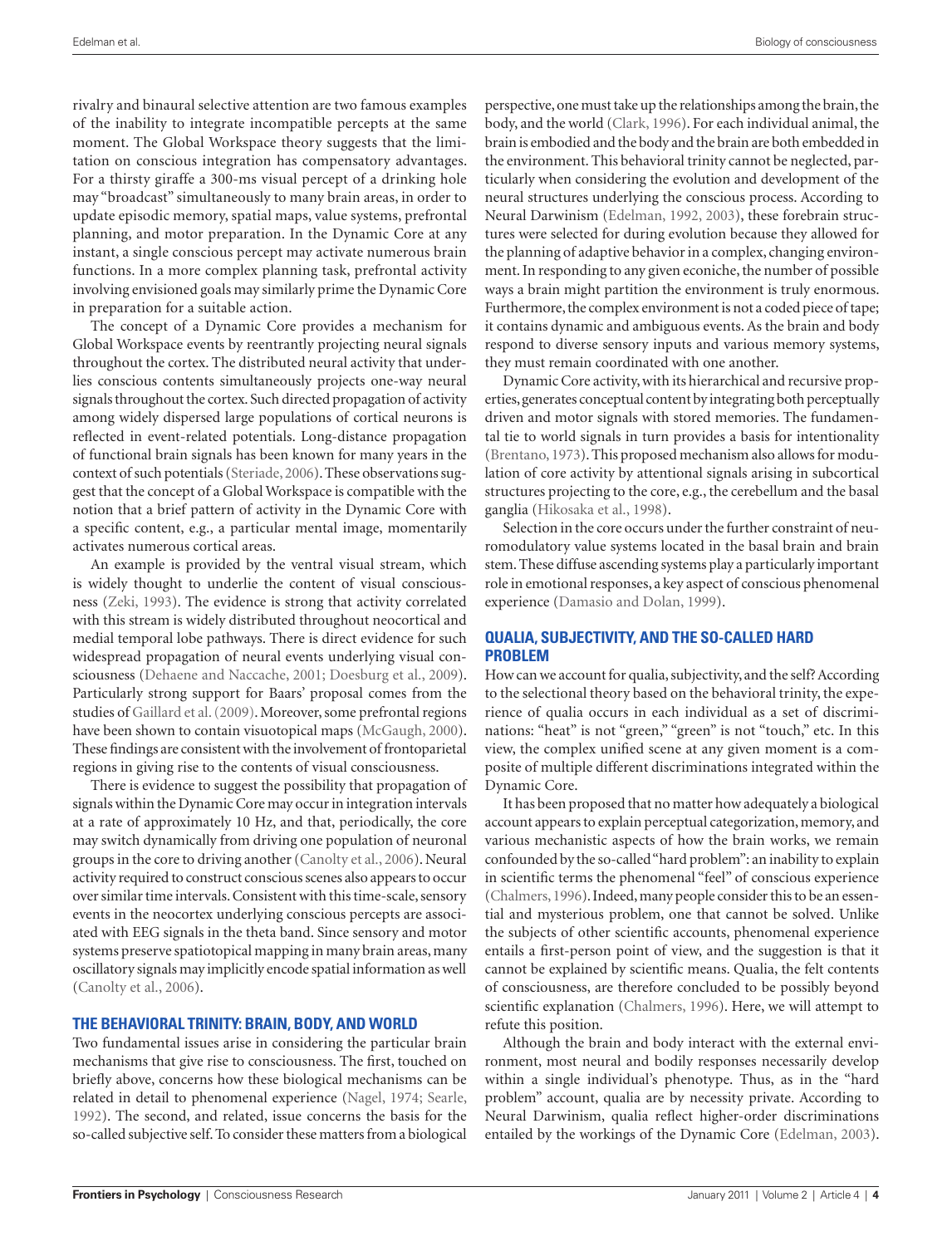For example, to the conscious individual, the experience of blue can be distinguished from the experience of warmth, which can be distinguished from the experience of an odor. No possible description of a phenomenal experience would enable an unequipped individual lacking the proper brain structures, body, or exposure to the appropriate stimuli to have that phenomenal experience. Nonetheless, the correspondence between behavior and report of an individual's qualia as discriminations can, to a large degree, be studied from a third-person point of view. Such a study can be carried out despite the privacy that is an entailed consequence of the properties of the behavioral trinity. It should be added that consciousness itself is not causal (Velmans, 1993; Kim, 2000). It is the neural structures underlying conscious experience that are causal. The conscious individual can therefore be described as responding to a causal illusion, one that is an entailed evolutionary outcome of selection for animals able to make plans involving multiple discriminations.

Once one recognizes that qualia cannot be causal but correspond to internal discriminations that are reliable correlates of underlying causal neural mechanisms, the hard problem as a barrier to scientific explanation disappears. If qualia as discriminations are entailed in behaving agents by the Dynamic Core, in the absence of pathology that entailment is reliable and consistent.

We are left with another set of questions: who are these agents? Exactly "who" experiences qualia in a given body? Or, more succinctly, what is the self? In accordance with the behavioral trinity, the self emerges from brain responses to bodily signals arising in the sensorimotor system of an individual agent. These predominantly motor signals serve to distinguish the body's sense of agency from signals evoked by the movement of another animal's or agent's body. This notion is consistent with the hypothesis that, in sensing agency, motor acts are evaluated internally by comparing signals from a feedforward model of perceptual signals to those arising from the body's motion. In the absence of explicit motion, the same motor components are engaged when evoking an intent to move (Jeannerod, 2001) or where there is a mental "simulation" of an act (Hesslow, 2002). Such a system is constantly active, signaling to the core from the earliest emergence of motor control and throughout the development of proprioceptive "bodily" sense. The combination of such omnipresent sensorimotor signals to the core, and their distinctions that are contemporaneous with perceptual and memorial signals to the core, generates a sense of a self experiencing a surrogate world.

The picture of entailed discriminations proposed here envisions a conscious animal capable of confronting a complex environment full of novelties, and posits that such discriminations give rise to behavior that is adaptive. While certain discriminations may arise unconsciously (Kouider and Dehaene, 2007), they would not, in general, be able to contribute to the planning under novel conditions that incorporates the myriad distinctions made possible by the Dynamic Core and Global Workspace. As long as the illusory sense of conscious causation results in adaptive responses correlated with and informed by appropriate discriminative qualia, there is no issue with describing qualia as causal. Of course, we should recognize that actually they are entailed by neural activity. The foregoing considerations suggest that the hard problem does not require a solution, but rather, a cure.

## **The experimental challenge and conscious artifacts**

As we have briefly reviewed, a number of experiments performed in the last decade have shed light on several neural properties underlying conscious experience. The truly hard problem is to provide a biologically based mechanistic account of how, at molecular, cellular, and systemic levels, the brain actually functions to entail consciousness. We propose that core reentry provides the general mechanism for unifying the contents of the Global Workspace, but we are also aware that many important details still remain to be specified.

Given the complexity of the underlying anatomy and physiology, it is not surprising that research on the detailed causal bases of consciousness has trailed far behind evidence for "neural correlates" of consciousness. One approach might mitigate this constraint: namely, building a conscious artifact (Fleischer et al., 2007, in press).

To justify such an enterprise, we must first accept that we are unable in a living animal to trace causal chains at all levels of complexity in the brain circuits that contribute to consciousness. We simply cannot observe, nor causally explore and influence *in vivo*, the myriad dynamic biological mechanisms underlying conscious processes. Synthetic neural modeling (Reeke and Sporns, 1993) and the construction of brain-based devices provides us, however, with an opportunity to trace causal chains in ways that are not now possible in living animals (Fleischer et al., in press). Given the importance of the behavioral trinity, autonomous exploration of the environment and learning by a brain-based device, driven by a simulated brain incorporating a Global Workspace, a Dynamic Core, and a value system, would be key to success in such an enterprise. A critical benchmark would be the demonstration of imagery, such as mental rotation or "simulation" (Hesslow, 2002), as suggestive of consciousness in the functioning of such an artifact.

A sticking point in such an endeavor relates to the number of simulated neurons and synapses that might be both necessary and sufficient in any synthetic neural model or conscious artifact. If it is necessary to simulate a workspace containing multiple millions of neurons and billions of synapses, modeling may be constrained by limits on processing speed and active memory capacity. But, so far, it appears that a much smaller number of simulated neurons and synapses (Fleischer et al., 2007) might prove sufficient to give rise to a particular mental property, such as imagery.

### **Conclusion and extensions**

Consciousness consists of a stream of unified mental constructs that arise spontaneously from a material structure, the Dynamic Core in the brain. Consciousness is a concomitant of dynamic patterns of reentrant signaling within complex, widely dispersed, interconnected neural networks constituting a Global Workspace.

The contents of consciousness, or qualia, are correlates of discriminations made within this neural system. These discriminations are made possible by perceptions, motor activity, and memories – all of which shape, and are shaped by, the activity-dependent modulations of neural connectivity and synaptic efficacies that occur as an animal interacts with its world.

The account given here can serve as a basis for formulating a number of unanswered critical questions concerning the regulation of the conscious process. A key question concerns the autonomous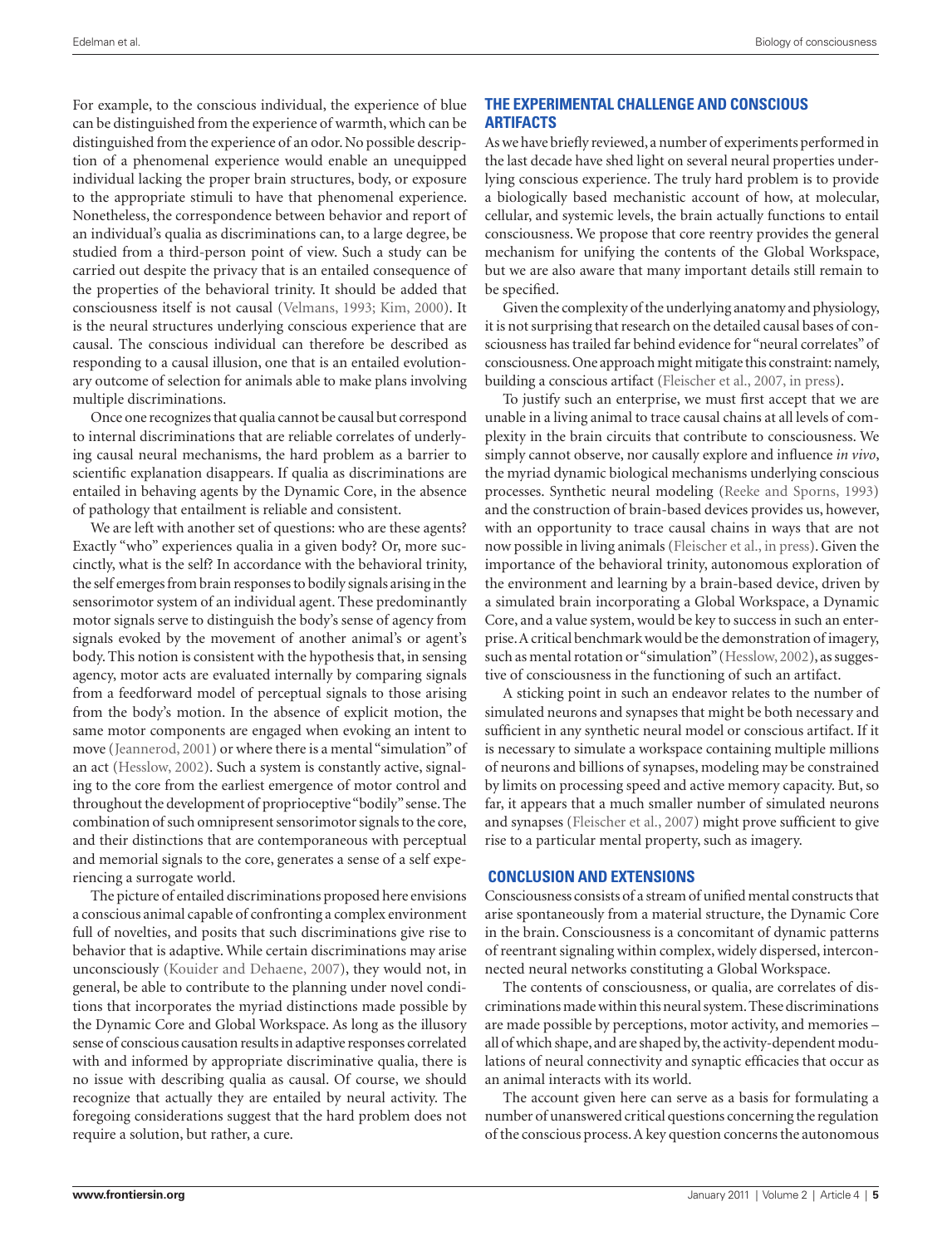regulation of the content of consciousness. How does neural activity in the frontal cortex act to modulate attention (Fuster, 2008)? Are similar mechanisms employed to control motor output to yield behavior? What roles do subcortical neural structures play in these processes? Another set of questions concerns the relationship between consciousness and long-term episodic memories (Tulving, 1987). How can we explain the necessity of explicit prior conscious experience for the existence of such memories?

The mechanisms suggested in the present paper were formulated to account for primary consciousness. With the accession of semantic capability and, in our species, true language, higher-order consciousness emerged. By reference to linguistic tokens, humans can divorce themselves from the "remembered present" of primary consciousness (Edelman, 1989) without, of course, displacing that fundamental biological mechanism. What emerges as a result of the combination of primary and higher-order consciousness is a narrative capability encompassing past experience and future plans, as well as the ability to be conscious of being conscious. Inner speech can add its elaborations, contributing to what it is like to be human. Establishment of the neural bases of primary consciousness will surely engender new insights into this most challenging scientific domain.

## **Acknowledgment**

We are grateful to the Neurosciences Research Foundation for its support.

#### **References**

- Austin, G. M., and Grant, F. C. (1956). Physiologic observations following total hemispherectomy in man. *Surgery* 38, 239–258.
- Baars, B. J. (1988). *A Cognitive Theory of Consciousness*. Cambridge: Cambridge University Press.
- Baars, B. J. (2002). The conscious access hypothesis: origins and recent evidence. *Trends Cogn. Sci.* 6, 47–52.
- Bogen, J. E. (1995). On the neurophysiology of consciousness: I. An overview. *Conscious. Cogn.* 4, 52–62.
- Bogen, J. E. (1997). Some neurophysiologic aspects of consciousness. *Semin. Neurol.* 17, 95–103.
- Brentano, F. (1973). *Psychology from an Empirical Standpoint*. New York: Routledge.
- Buzsaki, G. (2006). *Rhythms of the Brain*. Oxford: Oxford University Press.
- Canolty, R. T., Edwards, E., Dalal, S. S., Soltani, M., Nagarajan, S. S., Kirsch, H. E., Berger, M. S., Barbaro, N. M., and Knight, R. T. (2006). High gamma power is phase-locked to theta oscillations in human neocortex. *Science*  313, 1626–1628.
- Chalmers, D. (1996). *The Conscious Mind: In Search of a Fundamental Theory*. Oxford: Oxford University Press.
- Clark, A. (1996). *Being There: Putting Brain, Body, and World Together Again*. Cambridge: MIT Press.
- Crick, F., and Koch, C. (2003). A framework for consciousness. *Nat. Neurosci.*  6, 119–126.
- Damasio, A. R., and Dolan, R. J. (1999). *The Feeling of What Happens*. New York: Harcourt Brace.
- Dehaene, S., and Naccache, L. (2001). Towards a cognitive neuroscience of consciousness: basic evidence and a workspace framework. *Cognition* 79, 1–37.
- Doesburg, S. M., Green, J. J., McDonald, J. J., and Ward, L. M. (2009). Rhythms of consciousness: binocular rivalry reveals large-scale oscillatory network

dynamics mediating visual perception. *PLoS ONE* 4, e0006142. doi: 10.1371/ journal.pone.0006142

- Edelman, G. M. (1978). "Group selection and phasic reentrant signaling: a theory of higher brain function," in *The Mindful Brain: Cortical Organization and the Group-Selective Theory of Higher Brain Function*, eds G. M. Edelman and V. B. Mountcastle (Cambridge: MIT Press), 51–100.
- Edelman, G. M. (1987). *Neural Darwinism: The Theory of Neuronal Group Selection*. New York: Basic Books.
- Edelman, G. M. (1989). *The Remembered Present*. New York: Basic Books.
- Edelman, G. M. (1992). *Bright Air, Brilliant Fire: On the Matter of the Mind*. New York: Basic Books.
- Edelman, G. M. (1993). Neural Darwinism: selection and reentrant signaling in higher brain function. *Neuron* 10, 115–125.
- Edelman, G. M. (2003). Naturalizing consciousness: a theoretical framework. *Proc. Nat. Acad. Sci. U.S.A.* 100, 5520–5524.
- Edelman, G. M., and Tononi, G. (2000). *A Universe of Consciousness*. New York: Basic Books.
- Engel, A., and Singer, W. (2001). Temporal binding and the neural correlates of sensory awareness. *Trends Cogn. Sci.*  5, 16–25.
- Fleischer, J. G., Gally, J. A., Edelman, G. M., and Krichmar, J. L. (2007). Retrospective and prospective responses arising in a modeled hippocampus during maze navigation by a brain-based device. *Proc. Natl. Acad. Sci. U.S.A.* 104, 3556–3561.
- Fleischer, J. G., McKinstry, J. L., Edelman, D. B., and Edelman, G. M. (in press). "The case for using brain-based devices to study consciousness," in *Neuromorphic and Brain-Based Robots: Trends and Perspectives*, eds H. Wagatsuma and J. L. Krichmar (Cambridge: Cambridge University Press).
- Fox, M. D., and Raichle, M. E. (2007). Spontaneous fluctuations in brain activity observed with functional magnetic resonance imaging. *Nat. Rev. Neurosci.* 8, 700–711.
- Fuster, J. (2008). *The Prefrontal Cortex*, 4th Edn. San Diego: Academic Press.
- Gaillard, R., Cohen, L., Adam, C., Clemenceau, S., Hasboun, D., Baulac, M., Willer, J. C., Dehaene, S., and Naccache, L. (2009). Converging intracranial markers of conscious access. *PLoS Biol.* 7, e1000066. doi: 10.1371/journal.pbio.1000061
- Hesslow, G. (2002). Conscious thought as simulation of behaviour and perception. *Trends Cogn. Sci.* 6, 242–247.
- Hikosaka, O., Miyashita, K., Miyachi, S., Sakai, K., and Lu, X. (1998). Differential roles of the frontal cortex, basal ganglia, and cerebellum in visuomotor sequence learning. *Neurobiol. Learn. Mem.* 70, 137–149.
- Honey, C. J., Sporns, O., Cammoun, L., Gigandet, X., Thiran, J. P., Meuli, R., and Hagmann, P. (2009). Predicting human resting-state functional connectivity from structural connectivity. *Proc. Natl. Acad. Sci. U.S.A.* 106, 2035–2040.
- James, W. (1890). *The Principles of Psychology*. New York: Henry Holt.
- Jeannerod, M. (2001). Neural simulation of action: a unifying mechanism for motor cognition. *Neuroimage* 14, S103–S109.
- Jones, E. G. (2007). *The Thalamus*, 2nd Edn. Cambridge: Cambridge University Press.
- Kanwisher, N. (2010). Functional specificity in the human brain: a window into the functional architecture of the mind. *Proc. Natl. Acad. Sci. U.S.A.* 107, 11163–11170.
- Kim, J. (2000). *Mind in a Physical World: An Essay on the Mind–Body Problem and Mental Causation*. Cambridge: MIT Press.
- Knudsen, E. I. (2007). Fundamental components of attention. *Annu. Rev. Neurosci.* 30, 57–78.
- Kouider, S., and Dehaene, S. (2007). Levels of processing during non-conscious perception: a critical review of visual masking. *Philos. Trans. R. Soc. Lond., B, Biol. Sci.* 362, 857–875.
- McGaugh, J. L. (2000). Memory a century of consolidation. *Science* 287, 248–251.
- Metzinger, T. (2003). *Being No One: The Self-Model Theory of Subjectivity*. Cambridge: MIT Press.
- Milner, B., Corkin, S., and Teuber, H.-L. (1968). Further analysis of the hippocampal amnesic syndrome: 14-year follow-up study of H.M. *Neuropsychologia* 6, 215–234.
- Nagel, T. (1974). What is it like to be a bat? *Philos. Rev.* 83, 435–450.
- Norman, K. A., Polyn, S. M., Detre, G. J., and Haxby, J. V. (2006). Beyond mindreading: multi-voxel pattern analysis of fMRI data. *Trends Cogn. Sci.* 10, 424–430.
- Reeke, G. N. Jr., and Sporns, O. (1993). Behaviorally based modeling and computational approaches to neuroscience. *Annu. Rev. Neurosci.* 16, 597–623.
- Searle, T. (1992). *The Rediscovery of the Mind*. Cambridge: MIT Press.
- Seth, A. K., Izhikevich, E., Reeke, G. N., and Edelman G. M. (2006). Theories and measures of consciousness: an extended framework. *Proc. Natl. Acad. Sci. U.S.A.* 103, 10799–10804.
- Srinivasan, R., Russell, D. P., Edelman, G., and Tononi, G. (1999). Increased synchronization of neuromagnetic responses during conscious perception. *J. Neurosci.* 19, 5435–5448.
- Steriade, M. (2006). Grouping of brain rhythms in corticothalamic systems. *Neuroscience* 137, 1087–1106.
- Stookey, B., Scarff, J., and Teitelbaum, M. (1941). Frontal lobectomy in the treatment of brain tumors. *Ann. Surg.*  113, 161–169.